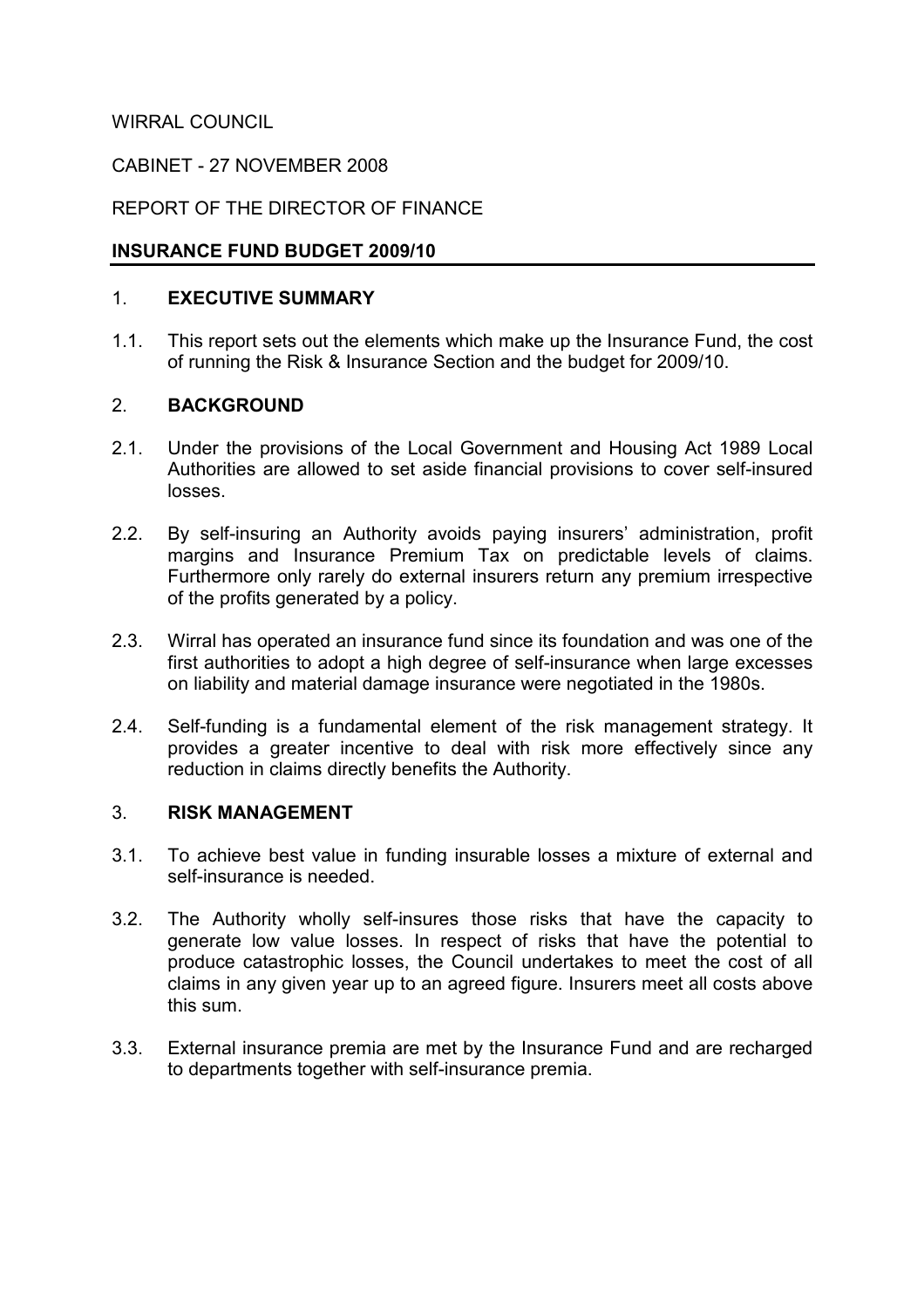#### 4. SELF FUNDED RISKS

4.1. Detailed below are the principal risks for which the Council currently selfinsures together with the maximum sum the Council might have to pay for losses in any given financial year. It should be noted that expenditure in respect of claims for a given year will be spread over several subsequent years.

| <b>DEDUCTIBLE</b>   |
|---------------------|
| £4,250,000          |
| 500,000             |
| £1,000,000          |
| £ 280,000<br>25,000 |
| Unlimited           |
| Unlimited           |

4.3. Cover against damage by storm, flood and burst pipes and for business interruption was introduced from 30 June 2008. The deductible in respect of Fire was reduced from £1,000,000 to £500,000 from the same date.

### 5. CLAIMS AND PREMIA

A comparison of the premia charged and claims incurred in recent years in respect of the three principal risks covered by the Insurance Fund follows. The premia and claims for the years in question are highlighted.

#### 5.1. COMBINED LIABILITY

5.1.1 This policy was placed with Zurich Municipal on 1 April 2005, following a competitive tender. The contract is subject to a Long Term Agreement that lasts until 31 March 2010. Insurance Fund contributions are reviewed annually and between 2001/02 and 2004/05 the level of contribution rose sharply as a result of claims increasing in both number and estimated cost. Improvements in the claims experience from 2005/06 onwards have enabled the level of selfinsurance to be negotiated down from a peak of £7.1 million to a maximum of £4.25 million.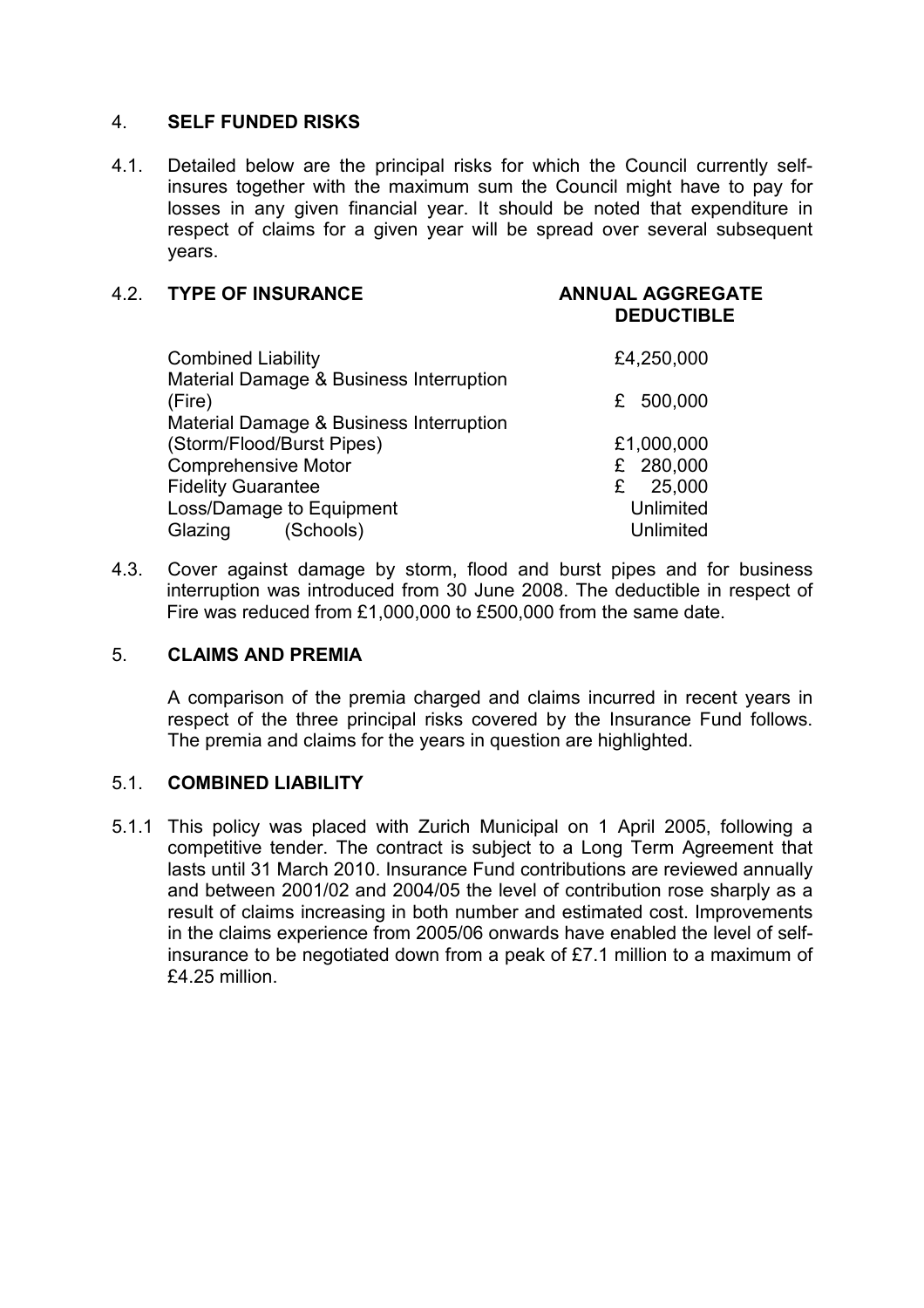| Year    | <b>Premium £000</b>         |                | <b>Expected final costs (actuarial) £000</b> |  |
|---------|-----------------------------|----------------|----------------------------------------------|--|
|         | <b>External Insurance**</b> | Insurance Fund |                                              |  |
| 2004/05 | 360                         | 6,000          | 1,265                                        |  |
| 2005/06 | 286                         | 4,000          | 987                                          |  |
| 2006/07 | 314                         | 3,250          | 1,019                                        |  |
| 2007/08 | 236                         | 3,300          | 1,602                                        |  |
| 2008/09 | 261                         | 3,200          | 1,453                                        |  |
| 2009/10 | 270                         | 2,800          | N/K                                          |  |

\*\* Exclusive of claims handling charges.

- 5.1.2 The figures in the column of the right 'expected final costs actuarial' are taken from the latest actuarial report prepared in June 2008. These figures are much more positive than those contained in the 2007 actuarial report. For example, in the 2007 report, the actuary was indicating that the expected final costs for 2007/08 were likely to be £2.949m. By the time of the 2008 report, they had revised their forecast for 2007/08 down to £1.602m.
- 5.1.3 It is fair to say that actuarial models have struggled in recent years to cope with the huge and unprecedented increase in claims numbers and then the very sharp decrease. When claims numbers were increasing between 2001 and 2004, I had to moderate the figures that the actuaries were indicating would need to be set aside to pay for claims. Had this not been done the Authority would have ended up putting even more money into the Insurance Fund than was ultimately needed to meet losses for those years.

# 5.2. MATERIAL DAMAGE & BUSINESS INTERRUPTION

5.2.1. The material damage policy was tendered in 2008 with the result being an extension of cover to include damage from storm, flood and burst pipes and business interruption losses. The contract is subject to a Long Term Agreement that expires in June 2013. The expectation is that premium rates will continue at the existing level. Insurance Fund contributions are reviewed annually and rose until 2006 to recover a shortfall caused by large losses sustained in the 2003/04 insurance period. Contributions fell significantly in 2007/08 and despite the Insurance Fund taking on an increased exposure through the extensions of cover I am not increasing the level of contribution in 2009/10.

| Year    | <b>Premiums £000</b>      |                | <b>Expected final costs £000</b> |                |  |
|---------|---------------------------|----------------|----------------------------------|----------------|--|
|         | <b>External Insurance</b> | Insurance Fund | <b>External Insurer</b>          | Insurance Fund |  |
| 2004/05 | 365                       | 570            |                                  | 75             |  |
| 2005/06 | 338                       | 570            |                                  | 80             |  |
| 2006/07 | 318                       | 570            |                                  | 30             |  |
| 2007/08 | 328                       | 340            | 0                                | 42             |  |
| 2008/09 | 382                       | 340            | N/K                              | N/K            |  |
| 2009/10 | 384                       | 330            | N/K                              | N/K            |  |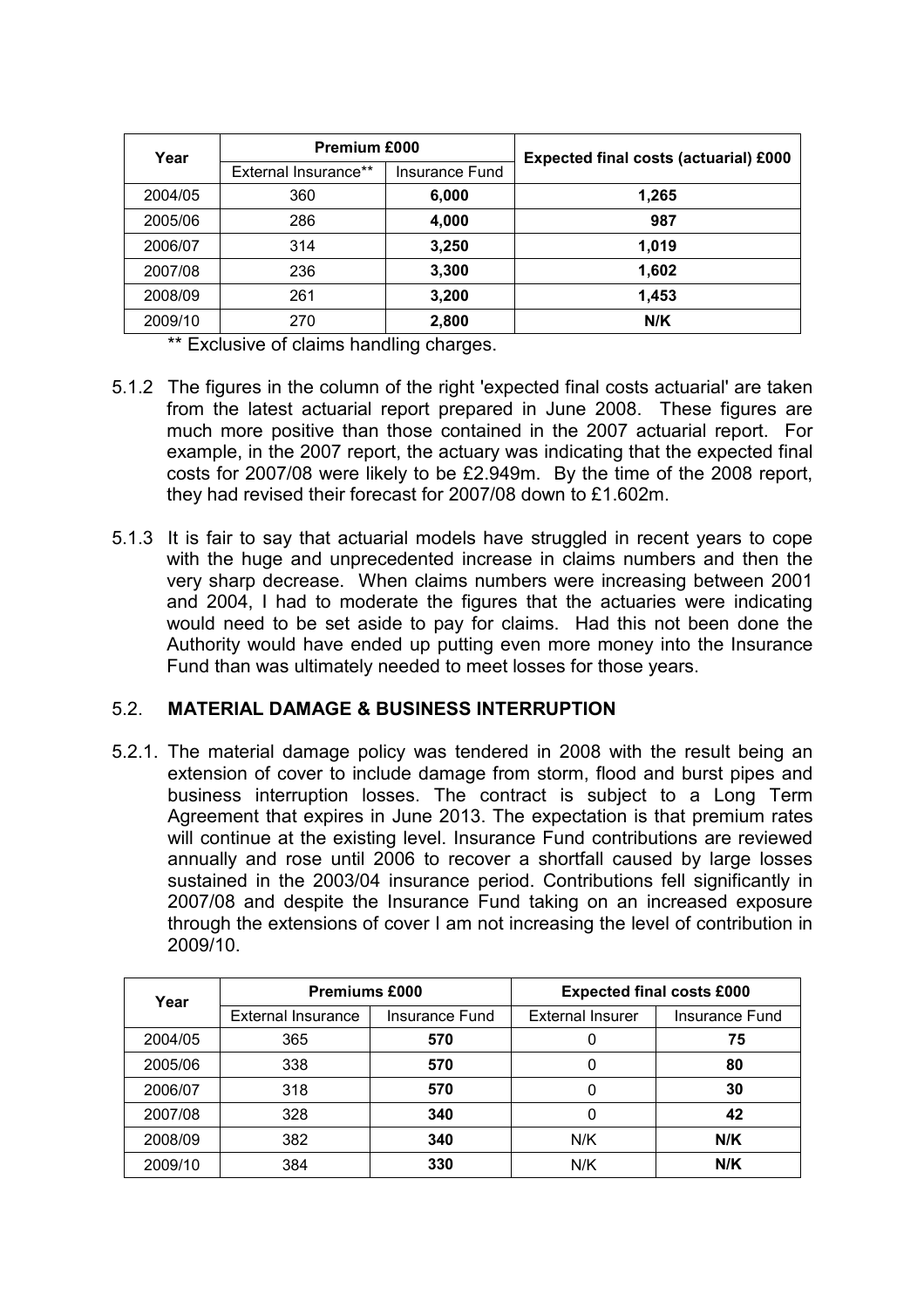5.2.2. The material damage policy was tendered in 2008. The result was an extension of cover to include damage from storm flood and burst pipes and business interruption losses. The contract is subject to a Long Term Agreement which expires in June 2013. The expectation is that external premium rates will continue at the existing level. Insurance Fund contributions are reviewed annually. They rose between 2004 and 2006 to recover a shortfall of over £400,000 which arose in the 2003/04 insurance period when the Council suffered losses of almost £3m. Claims in subsequent years have been modest and contributions have also fallen sharply since 2006/07. The surpluses generated since 2004/05 have enabled the Fund to accept the additional exposure of £500,000 each year for losses from storm flood burst pipes and business interruption without any increase in the annual contribution.

# 5.3. COMPREHENSIVE MOTOR

This policy was placed with Zurich Municipal on 1 April 2005, following a competitive tender. The contract is subject to a Long Term Agreement that expires on 31 March 2009. The contract will need to be remarketed before that date and no significant change in the external premium is anticipated. Departments contribute a minimum of £500 for damage incurred to their own vehicles and any third party claims, the excess level varying according to the risk profile of the driver. The Insurance Fund contribution is reviewed annually and the reduction in 2005/06 reflected the transfer of a significant part of the fleet to Wirral Partnership Homes.

| Year    | <b>Premium £000</b>       |                | Costs £000 |           |                |
|---------|---------------------------|----------------|------------|-----------|----------------|
|         | <b>External Insurance</b> | Insurance Fund | Department | Ins. Fund | <b>Insurer</b> |
| 2004/05 | 55                        | 180            | 49         | 143       |                |
| 2005/06 | 49                        | 81             | 44         | 86        |                |
| 2006/07 | 52                        | 81             | 36         | 84        |                |
| 2007/08 | 55                        | 81             | 35         | 60        |                |
| 2008/09 | 49                        | 81             | N/K        | N/K       | N/K.           |
| 2009/10 | 50                        | 90             | N/K        | N/K       | N/K            |

# 6. OTHER

6.1. In addition to the three main classes of insurance the Authority also procures external insurance for smaller risks such as loss of money, fidelity guarantee and ICT equipment and self-insures other risks including loss of equipment and damage to glazing. These risks generate a modest level of losses and the premia remain fairly stable over a period of years.

# 7. PROVISIONS

7.1 Many claims are not settled within the financial year in which they arise. In the case of legal liabilities, claims may not even be reported in the year in which an incident occurs. Thus the total cost of all claims relating to a given year will be spread over several subsequent financial years.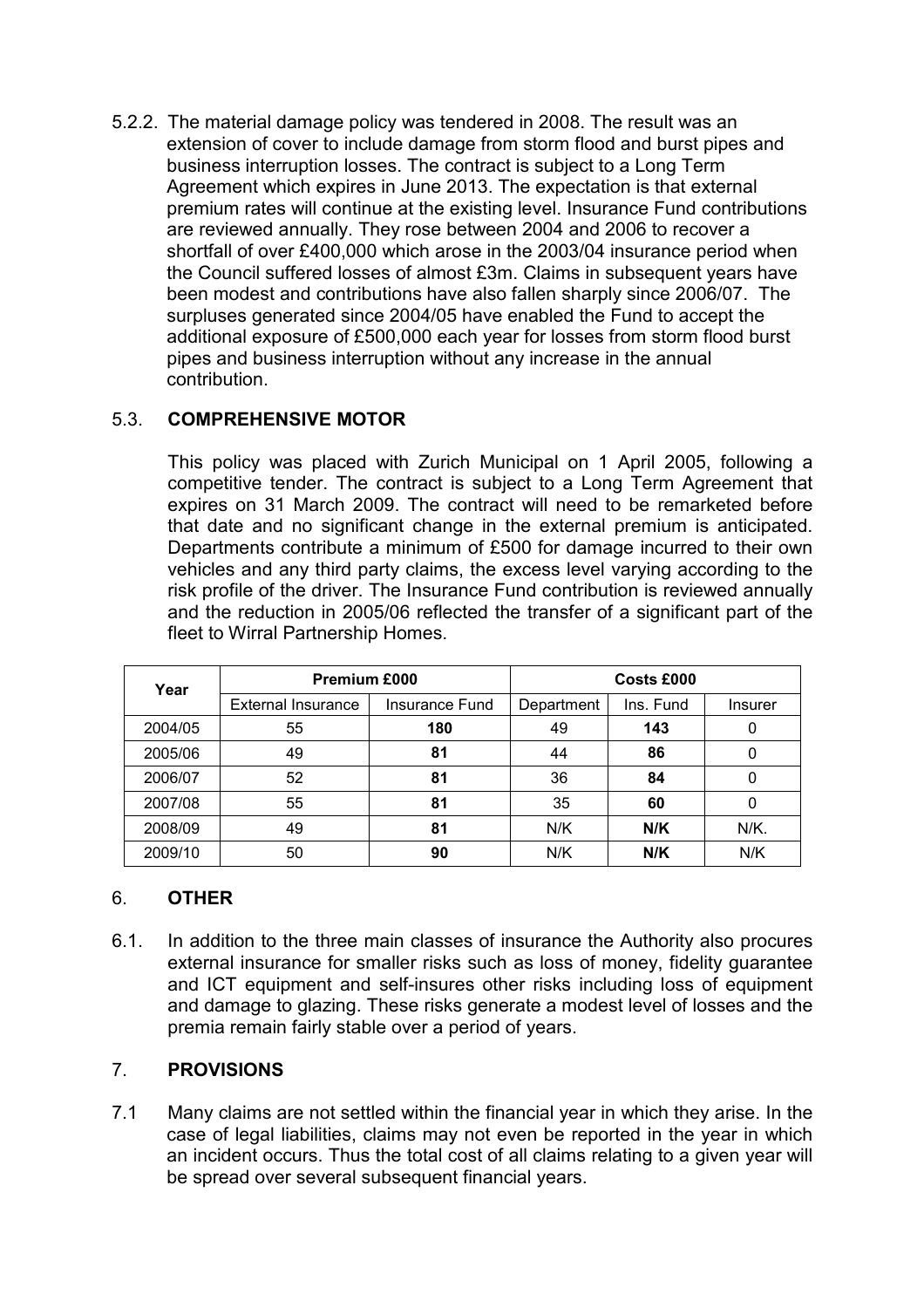- 7.2. Provisions have to be made in respect of losses previously incurred but which will be settled in future financial years. Without such provisions the Council would not have the funds available to meet these future claims costs.
- 7.3. The provisions are based on claims data held by the Risk & Insurance Section taken at the end of each financial year. After rising between 2001/02 and 2004/05 they have fallen significantly each year since 2005/06.
- 7.4. A funding study has been undertaken by professional actuaries each year to evaluate whether the sum held to meet Liability losses is sufficient. In addition to commenting on the adequacy of provisions for losses in previous years the funding study recommend the sum which needs to be invested in the Insurance Fund to meet the cost of claims for the current year.
- 7.5. On 9 July 2008 the Insurance Fund Actuarial Review was reported to Cabinet. This highlighted the continued improvement in the ability to defend insurance claims and that the annual external assessment of the amount needed to fund anticipated liabilities for current and future years showed a reduction. The 2008 study showed that the improvements, which released £1.4 million to Council balances in 2007/08, had been sustained.

| <b>Class</b>              |                           | <b>Provisions</b>            | <b>Surplus</b> |
|---------------------------|---------------------------|------------------------------|----------------|
|                           | <b>Actual</b><br>31/03/08 | <b>Suggested</b><br>31/03/08 |                |
| <b>Combined Liability</b> | £13,691,463               | £ 9,243,000                  | £4,448,463     |
| Fire                      | £ 2,277,000               | £ 2,000,000                  | £ 277,000      |
| Motor                     | 252,000<br>£              | 252,000<br>£                 | £<br>0         |
| <b>Total</b>              | £16,220,463               | £11,495,000                  | £4,725,463     |

- 7.6. Cabinet agreed to use £1 million of the surplus to support resilience projects and £750,000 to increase the reserve to meet liabilities relating to periods where the Council is uninsured. This reduced the surplus to £2,975,000 and Cabinet agreed that the remaining surplus be transferred to General Fund balances.
- 7.7. Cabinet is advised that there is the possibility that fraudulent claims could increase if the economy contracts significantly as this was the experience of similar occurrences in the 1980's and 1990's.

## 8. ADMINISTRATION

- 8.1. In addition to promoting the effective management of risk within the Authority the Risk and Insurance Section places and administers all external insurance policies, manages the Insurance Fund and oversees the handling of all claims.
- 8.2. The Risk and Insurance Officer has negotiated an early expiry of the insurance broking and consultancy with Aon Limited to avoid having to tender for a broker at the same time as running two major insurance procurement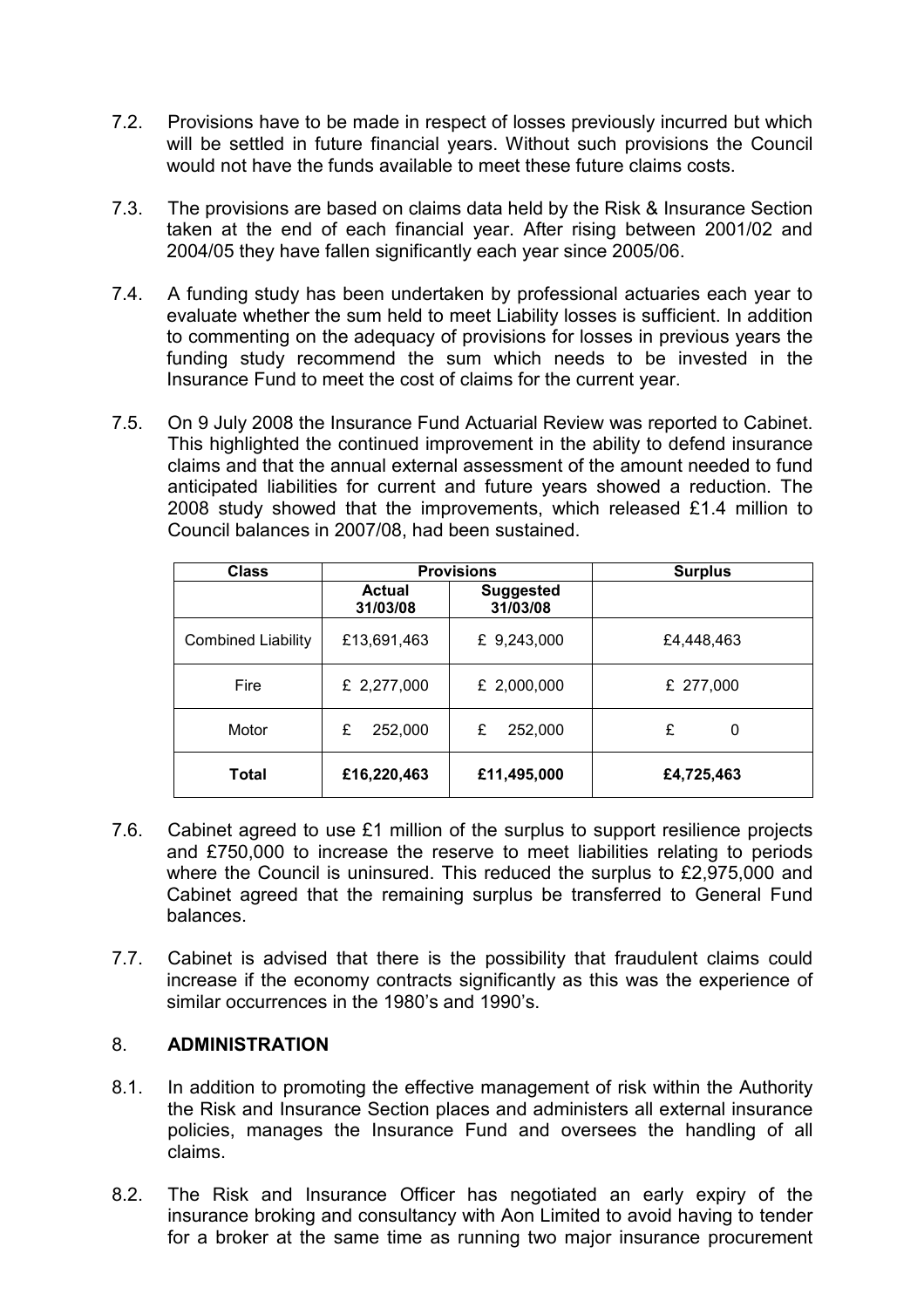exercises. A new fixed price contract will be implemented shortly at an estimated cost of £20,000 per annum.

- 8.3. The costs of the Risk & Insurance Section are charged to the Insurance Fund and are recharged to departments in the form of a percentage overhead on insurance premia. For 2009/10 the relevant percentage will be approximately 6.7% which is virtually unchanged from 2008/09.
- 8.4. Below is a breakdown of the estimated costs of the section for 2009/10.

| Total                        | £301,000 |
|------------------------------|----------|
| Risk & Insurance Consultants | £ 20,000 |
| Staffing & overheads         | £281,000 |

#### 9. INSURANCE FUND BUDGET 2009/10

9.1. The table below shows the estimated budget for 2009/10 compared with the base budget for 2008/09.

|                     | 2008/09 Base<br>£000 | 2009/10 Base<br>£000 |
|---------------------|----------------------|----------------------|
| <b>Schools</b>      | 1,160                | 1,154                |
| <b>General Fund</b> | 3,592                | 3,588                |
| Total               | 4,752                | 4,742                |

- 9.2. The 2009/10 budget is essentially the same as 2008/09 as the increased cover is offset by the savings in Property Insurance as reported to Cabinet on 22 May 2008.
- 9.3. The Director of Children's Services is considering an alternative method of recharging insurance premiums for individual schools which could result in a transfer from the Departmental Budget to the Schools Budget of about £400,000.
- 9.4. In terms of the projections the Motor and Engineering contracts are to be tendered during 2009/10 but no significant increases are anticipated. All other contracts are subject to Long Term Agreements which act to contain the risk of any significant changes to premia. In the medium term there could be upward pressure on external premiums if recession in major economies causes insurers' investment returns to continue falling and reinsurance costs to rise.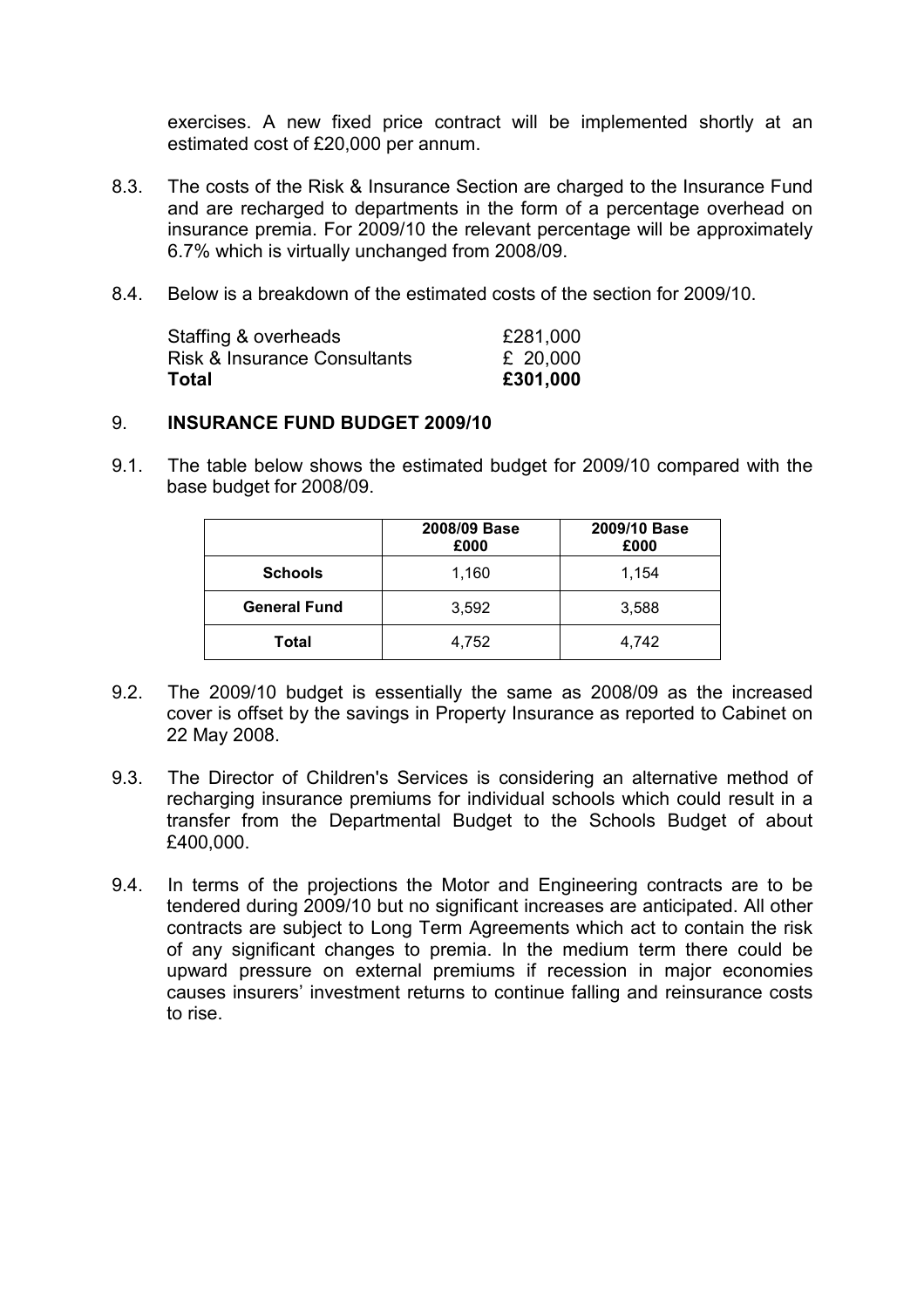- 9.5. During the course of the current financial year it is anticipated that fire settlements will be received for losses relating to the 2003/04 policy year. This includes for the fire at Rock Ferry High School. As the Insurance Fund has adequate provision in this area the sums received would be available for transfer to the General Fund.
- 9.6. The Insurance Fund revenue budget for 2009/10 is shown in the Appendix.

## 10. FINANCIAL IMPLICATIONS

- 10.1. The Insurance Fund Budget for 2009/10 is shown in the appendix.
- 10.2. Cabinet on 9 July 2008 agreed to the transfer of £2,975,000 from the Insurance Fund to General Fund balances.

## 11. STAFFING IMPLICATIONS

11.1. There are no direct staffing implications.

# 12. EQUAL OPPORTUNITIES IMPLICATIONS

12.1. There are no direct equal opportunities implications.

## 13. ENVIRONMENTAL IMPACT STATEMENT

13.1. Not applicable.

# 14. LOCAL MEMBER SUPPORT IMPLICATIONS

14.1. There are no implications for any Members or wards.

#### 15. BACKGROUND PAPERS

- 15.1. (i) Correspondence with Aon Risk Services.
	- (ii) Risk & Insurance Section Database.
	- (iii) Zurich Municipal and Teceris Claims Management claims records.
	- (iv) IRMG actuarial report 2008.

#### 16. PLANNING IMPLICATIONS

16.1. There are none arising out of this report.

# 17. RECOMMENDATIONS

That

- (1) the continuing improvement in the position of the Insurance Fund be noted; and
- (2) the Insurance Fund budget for 2009-10 be agreed;